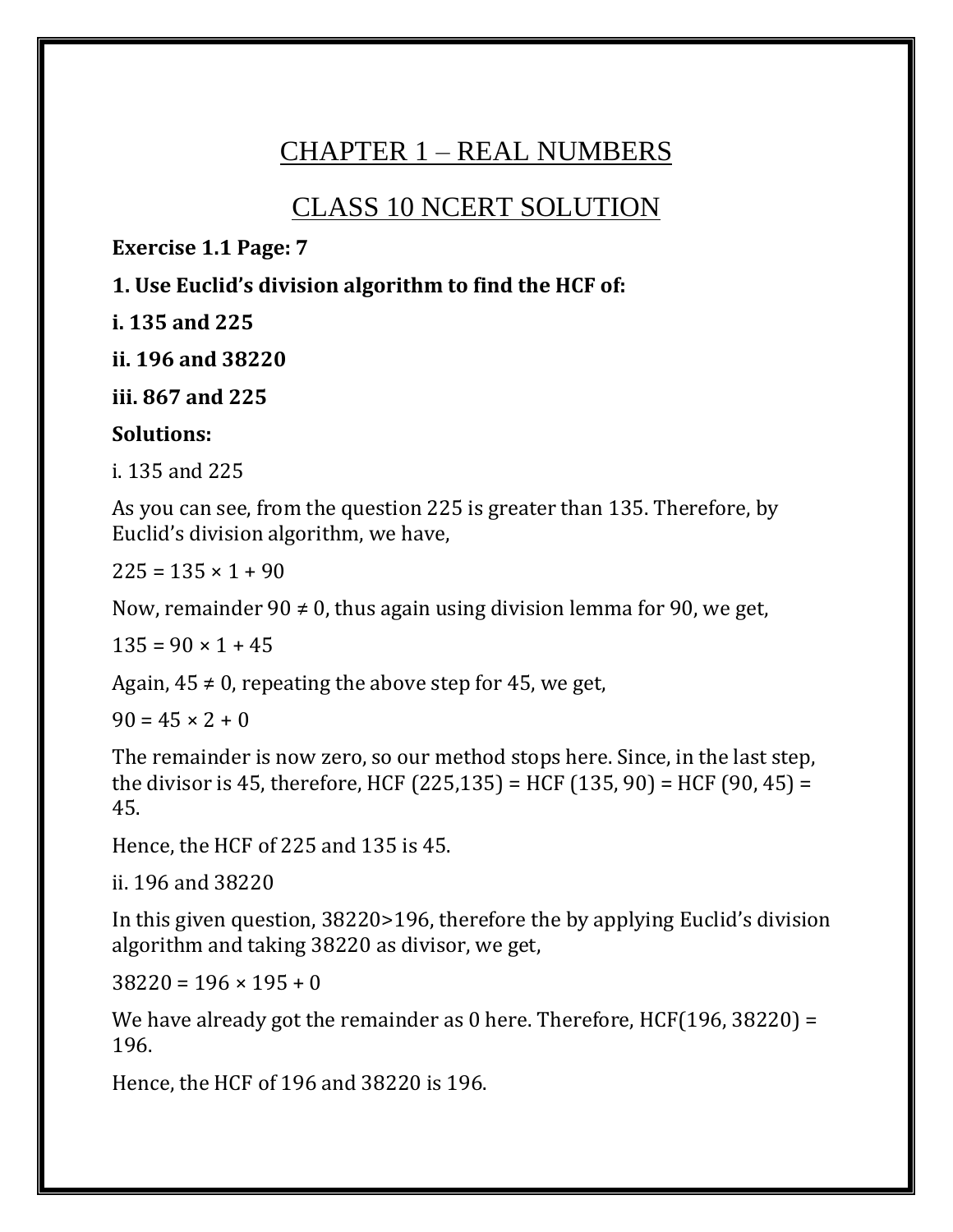iii. 867 and 225

As we know, 867 is greater than 225. Let us apply now Euclid's division algorithm on 867, to get,

 $867 = 225 \times 3 + 102$ 

Remainder  $102 \neq 0$ , therefore taking 225 as divisor and applying the division lemma method, we get,

 $225 = 102 \times 2 + 51$ 

Again,  $51 \neq 0$ . Now 102 is the new divisor, so repeating the same step we get,

 $102 = 51 \times 2 + 0$ 

The remainder is now zero, so our procedure stops here. Since, in the last step, the divisor is 51, therefore, HCF  $(867, 225) = HCF(225, 102) =$  $HCF(102.51) = 51.$ 

Hence, the HCF of 867 and 225 is 51.

### **2. Show that any positive odd integer is of the form 6q + 1, or 6q + 3, or 6q + 5, where q is some integer.**

### **Solution:**

Let a be any positive integer and  $b = 6$ . Then, by Euclid's algorithm,  $a = 6q + r$ , for some integer  $q \ge 0$ , and  $r = 0, 1, 2, 3, 4, 5$ , because  $0 \le r \le 6$ .

Now substituting the value of r, we get,

If  $r = 0$ , then  $a = 6q$ 

Similarly, for  $r= 1, 2, 3, 4$  and 5, the value of a is  $6q+1$ ,  $6q+2$ ,  $6q+3$ ,  $6q+4$  and 6q+5, respectively.

If  $a = 6q$ ,  $6q+2$ ,  $6q+4$ , then a is an even number and divisible by 2. A positive integer can be either even or odd Therefore, any positive odd integer is of the form of  $6q+1$ ,  $6q+3$  and  $6q+5$ , where q is some integer.

**3. An army contingent of 616 members is to march behind an army band of 32 members in a parade. The two groups are to march in the same number of columns. What is the maximum number of columns in which they can march?**

**Solution:**

Given,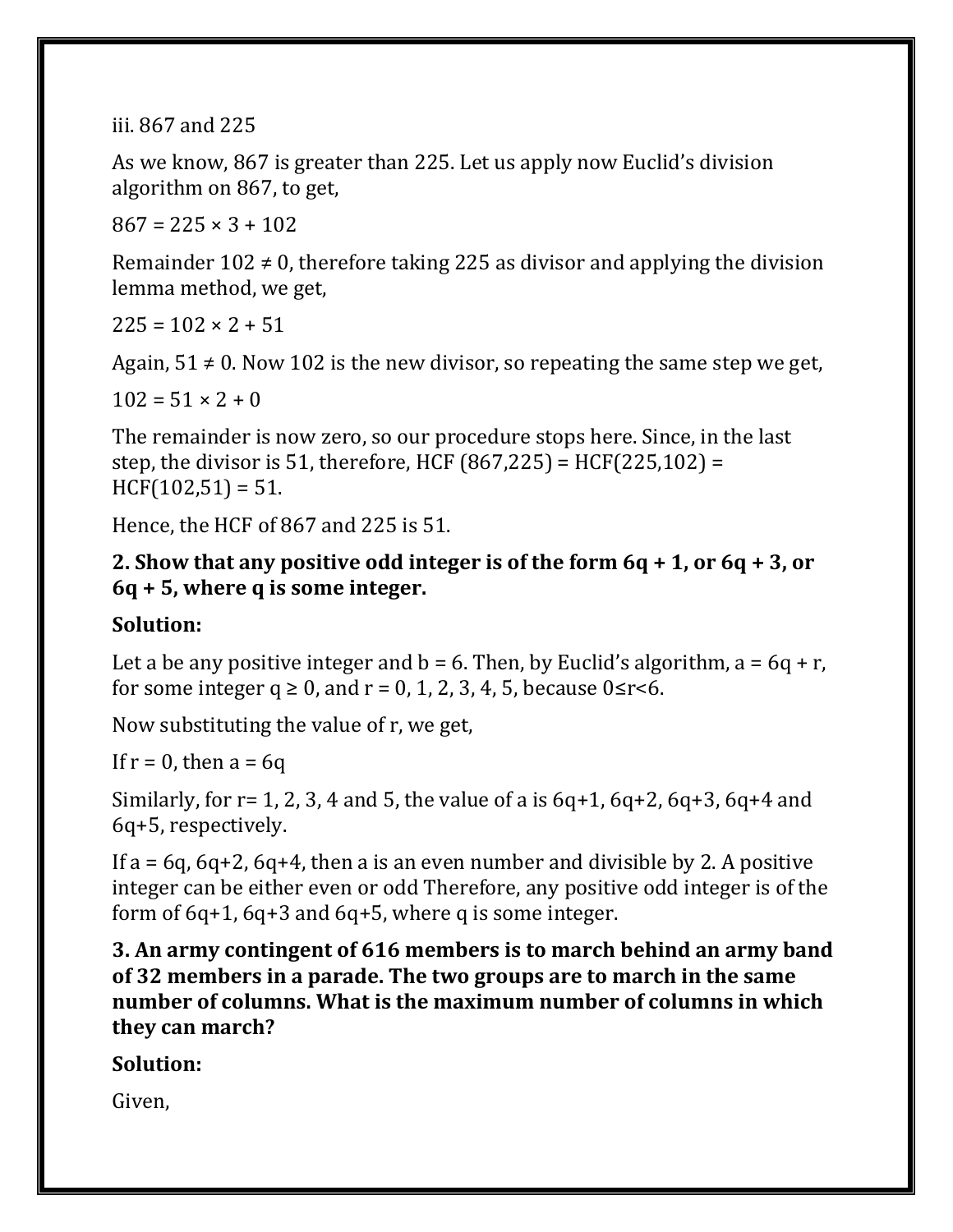Number of army contingent members=616

Number of army band members = 32

If the two groups have to march in the same column, we have to find out the highest common factor between the two groups. HCF(616, 32), gives the maximum number of columns in which they can march.

By Using Euclid's algorithm to find their HCF, we get,

Since, 616>32, therefore,

 $616 = 32 \times 19 + 8$ 

Since,  $8 \neq 0$ , therefore, taking 32 as new divisor, we have,

 $32 = 8 \times 4 + 0$ 

Now we have got remainder as 0, therefore, HCF  $(616, 32) = 8$ .

Hence, the maximum number of columns in which they can march is 8.

### **4. Use Euclid's division lemma to show that the square of any positive integer is either of the form 3m or 3m + 1 for some integer m.**

## **Solutions:**

Let x be any positive integer and  $y = 3$ .

By Euclid's division algorithm, then,

 $x = 3q + r$  for some integer  $q \ge 0$  and  $r = 0, 1, 2$ , as  $r \ge 0$  and  $r < 3$ .

Therefore,  $x = 3q$ ,  $3q+1$  and  $3q+2$ 

Now as per the question given, by squaring both the sides, we get,

 $x^2 = (3q)^2 = 9q^2 = 3 \times 3q^2$ 

Let  $3q^2 = m$ 

Therefore, x2= 3m ……………………..(1)

 $x^2 = (3q + 1)^2 = (3q)^2 + 1^2 + 2 \times 3q \times 1 = 9q^2 + 1 + 6q = 3(3q^2 + 2q) + 1$ 

Substitute,  $3q^2+2q = m$ , to get,

x <sup>2</sup>= 3m + 1 ……………………………. (2)

 $x^2 = (3q + 2)^2 = (3q)^2 + 2^2 + 2 \times 3q \times 2 = 9q^2 + 4 + 12q = 3(3q^2 + 4q + 1) + 1$ 

Again, substitute,  $3q^2+4q+1 = m$ , to get,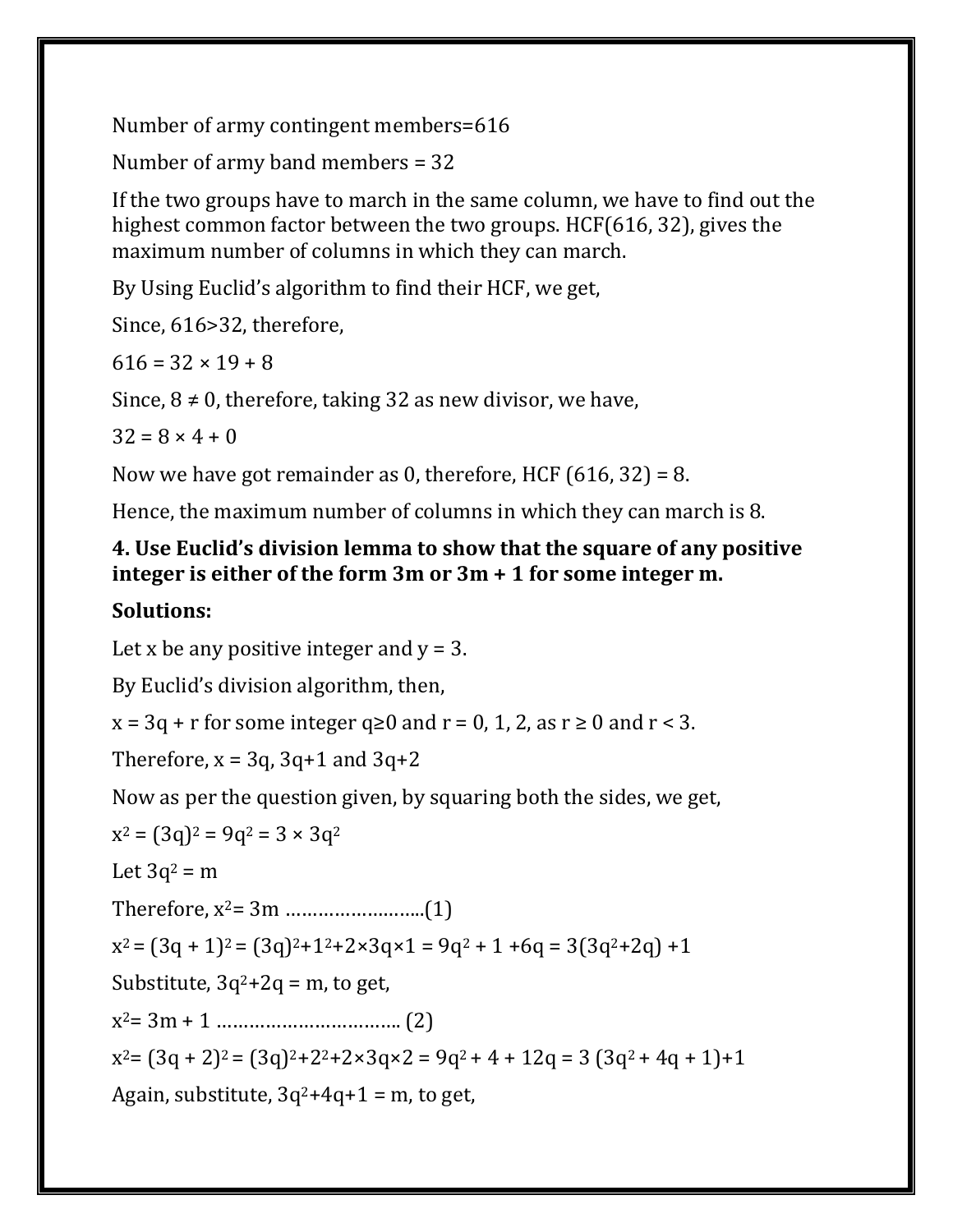x <sup>2</sup>= 3m + 1…………………………… (3)

Hence, from equation 1, 2 and 3, we can say that, the square of any positive integer is either of the form 3m or 3m + 1 for some integer m.

### **5. Use Euclid's division lemma to show that the cube of any positive integer is of the form 9m, 9m + 1 or 9m + 8.**

### **Solution:**

Let x be any positive integer and  $y = 3$ .

By Euclid's division algorithm, then,

```
x = 3q+r, where q \ge 0 and r = 0, 1, 2, as r \ge 0 and r < 3.
```
Therefore, putting the value of r, we get,

 $x = 3q$ 

or

 $x = 3q + 1$ 

or

 $x = 3q + 2$ 

Now, by taking the cube of all the three above expressions, we get,

**Case (i):** When  $r = 0$ , then,

 $x^2$ = (3q)<sup>3</sup> = 27q<sup>3</sup>= 9(3q<sup>3</sup>)= 9m; where m = 3q<sup>3</sup>

**Case (ii):** When  $r = 1$ , then,

 $x^3 = (3q+1)^3 = (3q)^3 + 1^3 + 3 \times 3q \times 1(3q+1) = 27q^3 + 1 + 27q^2 + 9q$ 

Taking 9 as common factor, we get,

```
x^3 = 9(3q^3 + 3q^2 + q) + 1
```
Putting = m, we get,

Putting  $(3q^3 + 3q^2 + q) = m$ , we get,

 $x^3 = 9m+1$ 

## **Case (iii): When r = 2, then,**

 $x^3 = (3q+2)^3 = (3q)^3 + 2^3 + 3 \times 3q \times 2(3q+2) = 27q^3 + 54q^2 + 36q + 8$ 

Taking 9 as common factor, we get,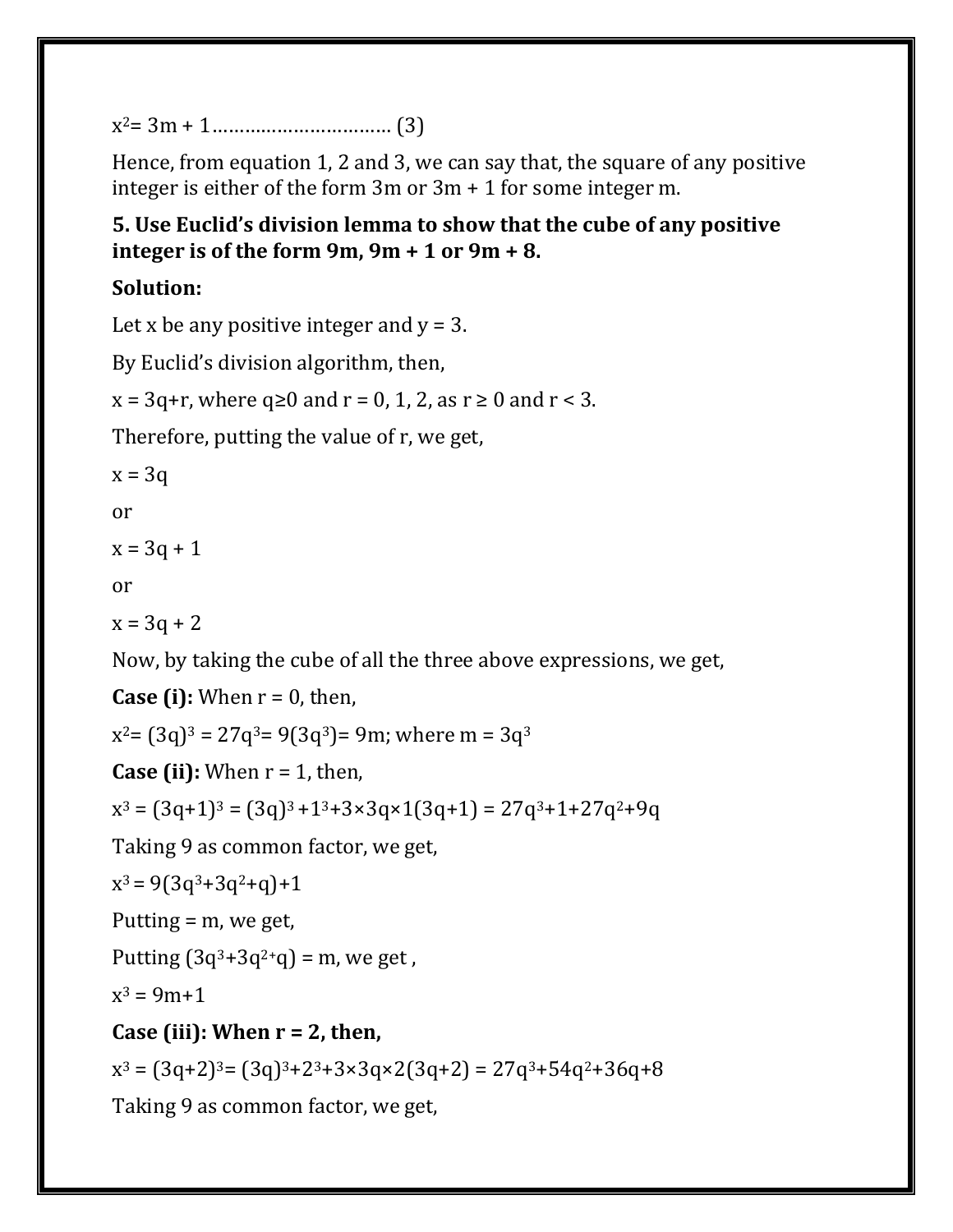```
x^3=9(3q^3+6q^2+4q)+8Putting (3q^3 + 6q^2 + 4q) = m, we get,
x^3 = 9m+8
```
Therefore, from all the three cases explained above, it is proved that the cube of any positive integer is of the form 9m, 9m + 1 or 9m + 8.

Exercise 1.2 Page: 11

**1. Express each number as a product of its prime factors:**

**(i) 140**

**(ii) 156**

**(iii) 3825**

**(iv) 5005**

**(v) 7429**

**Solutions:**

(i) 140

By Taking the LCM of 140, we will get the product of its prime factor.

Therefore,  $140 = 2 \times 2 \times 5 \times 7 \times 1 = 2^2 \times 5 \times 7$ 

(ii) 156

By Taking the LCM of 156, we will get the product of its prime factor.

```
Hence, 156 = 2 \times 2 \times 13 \times 3 \times 1 = 2^{2} \times 13 \times 3
```
(iii) 3825

By Taking the LCM of 3825, we will get the product of its prime factor.

Hence,  $3825 = 3 \times 3 \times 5 \times 5 \times 17 \times 1 = 3^{2} \times 5^{2} \times 17$ 

(iv) 5005

By Taking the LCM of 5005, we will get the product of its prime factor.

Hence,  $5005 = 5 \times 7 \times 11 \times 13 \times 1 = 5 \times 7 \times 11 \times 13$ 

(v) 7429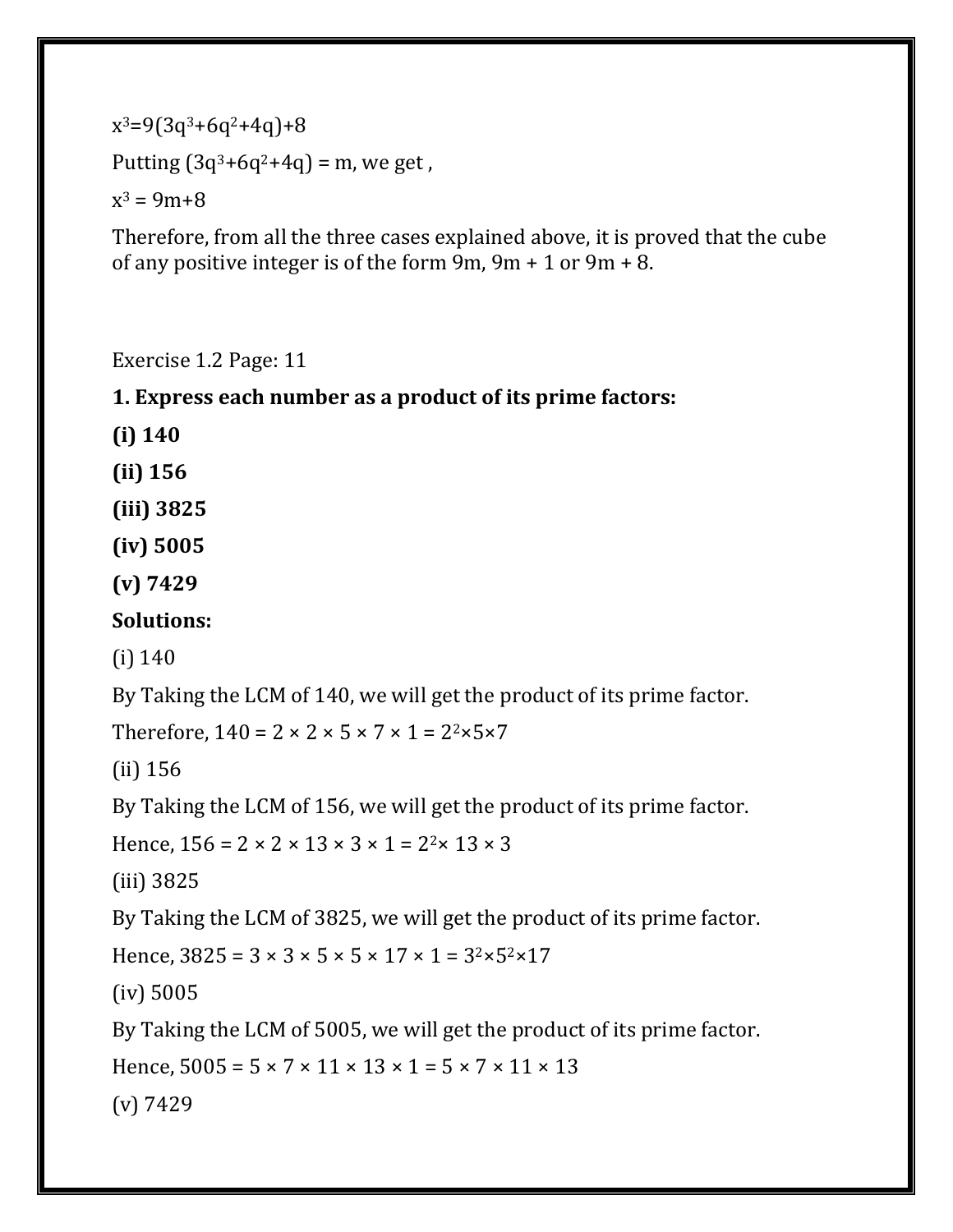By Taking the LCM of 7429, we will get the product of its prime factor.

Hence,  $7429 = 17 \times 19 \times 23 \times 1 = 17 \times 19 \times 23$ 

**2. Find the LCM and HCF of the following pairs of integers and verify that LCM × HCF = product of the two numbers.**

**(i) 26 and 91 (ii) 510 and 92 (iii) 336 and 54 Solutions:**

### **(i) 26 and 91**

Expressing 26 and 91 as product of its prime factors, we get,

 $26 = 2 \times 13 \times 1$ 

 $91 = 7 \times 13 \times 1$ 

Therefore, LCM  $(26, 91) = 2 \times 7 \times 13 \times 1 = 182$ 

And HCF  $(26, 91) = 13$ 

Verification

Now, product of 26 and  $91 = 26 \times 91 = 2366$ 

And Product of LCM and HCF =  $182 \times 13 = 2366$ 

Hence, LCM  $\times$  HCF = product of the 26 and 91.

## **(ii) 510 and 92**

Expressing 510 and 92 as product of its prime factors, we get,  $510 = 2 \times 3 \times 17 \times 5 \times 1$  $92 = 2 \times 2 \times 23 \times 1$ Therefore, LCM(510, 92) =  $2 \times 2 \times 3 \times 5 \times 17 \times 23 = 23460$ And HCF  $(510, 92) = 2$ Verification Now, product of 510 and 92 = 510 × 92 = 46920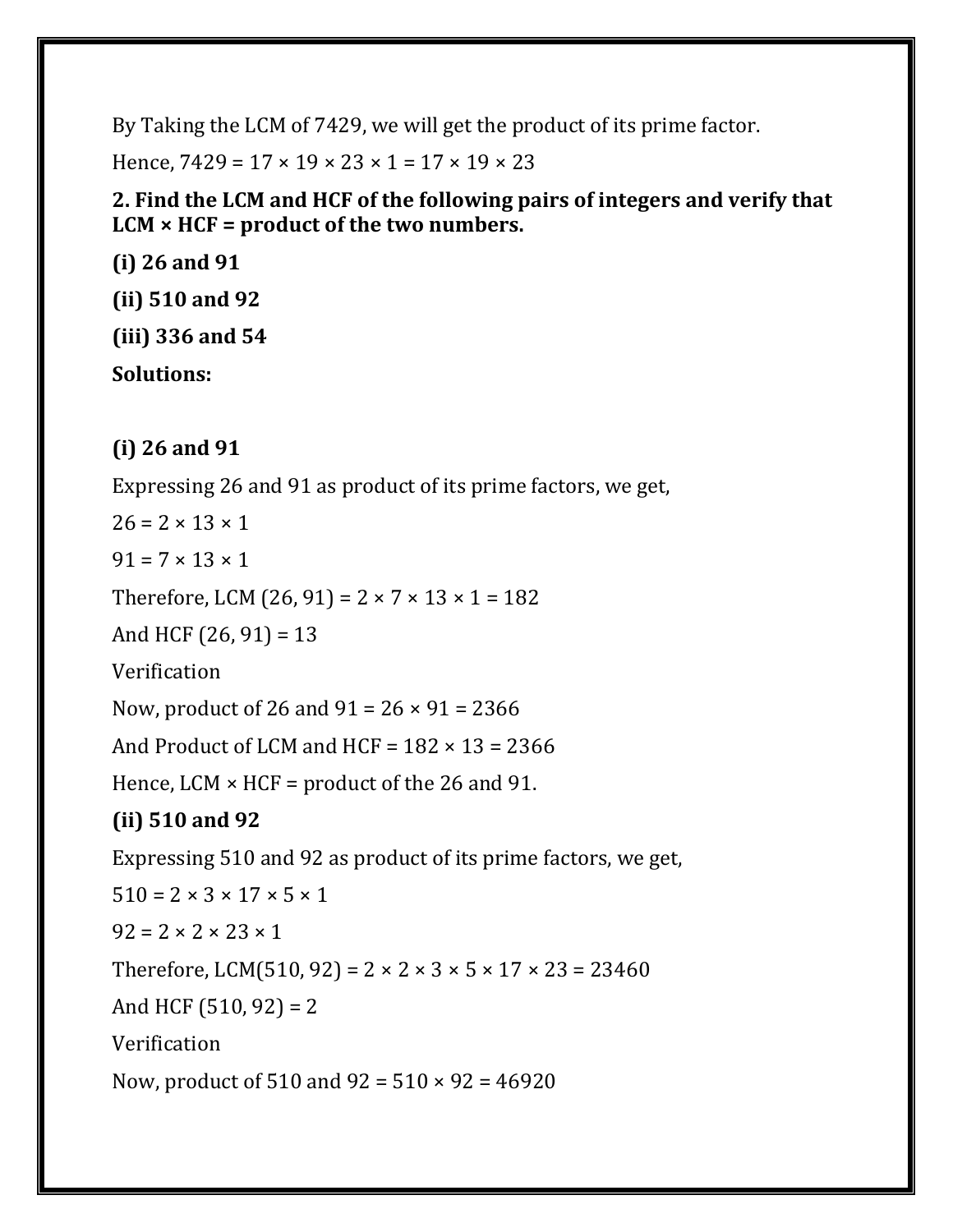And Product of LCM and HCF =  $23460 \times 2 = 46920$ Hence, LCM  $\times$  HCF = product of the 510 and 92. **(iii) 336 and 54** Expressing 336 and 54 as product of its prime factors, we get,  $336 = 2 \times 2 \times 2 \times 2 \times 7 \times 3 \times 1$  $54 = 2 \times 3 \times 3 \times 3 \times 1$ Therefore, LCM $(336, 54) = 3024$ And HCF(336, 54) =  $2 \times 3 = 6$ Verification Now, product of 336 and 54 = 336 × 54 = 18,144 And Product of LCM and HCF =  $3024 \times 6 = 18,144$ Hence, LCM  $\times$  HCF = product of the 336 and 54.

**3. Find the LCM and HCF of the following integers by applying the prime factorisation method.**

### **(i) 12, 15 and 21**

**(ii) 17, 23 and 29**

**(iii) 8, 9 and 25**

### **Solutions:**

(i) 12, 15 and 21

Writing the product of prime factors for all the three numbers, we get,

 $12=2\times2\times3$ 

 $15 = 5 \times 3$ 

 $21 = 7 \times 3$ 

Therefore,

 $HCF(12, 15, 21) = 3$ LCM(12,15,21) =  $2 \times 2 \times 3 \times 5 \times 7 = 420$ (ii) 17, 23 and 29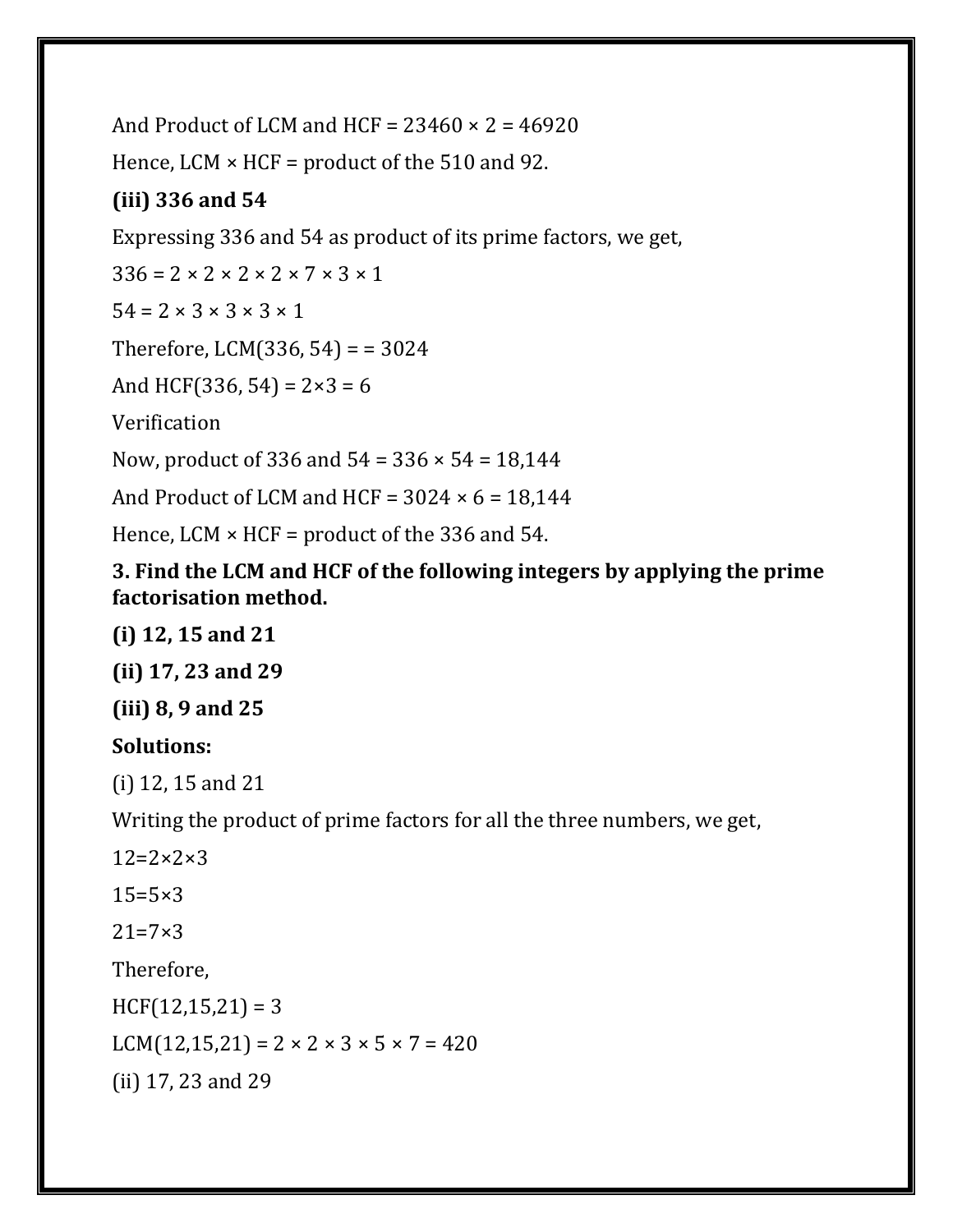Writing the product of prime factors for all the three numbers, we get,

 $17=17\times1$ 

 $23=23\times1$ 

29=29×1

Therefore,

 $HCF(17, 23, 29) = 1$ 

LCM(17,23,29) =  $17 \times 23 \times 29 = 11339$ 

(iii) 8, 9 and 25

Writing the product of prime factors for all the three numbers, we get,

 $8=2\times2\times2\times1$ 

 $9 = 3 \times 3 \times 1$ 

 $25=5\times5\times1$ 

Therefore,

HCF(8,9,25)=1

 $LCM(8,9,25) = 2 \times 2 \times 2 \times 3 \times 3 \times 5 \times 5 = 1800$ 

## **4. Given that HCF (306, 657) = 9, find LCM (306, 657).**

**Solution:** As we know that,

HCF×LCM=Product of the two given numbers

Therefore,

 $9 \times LCM = 306 \times 657$ 

 $LCM = (306 \times 657)/9 = 22338$ 

Hence, LCM(306,657) = 22338

### **5. Check whether 6<sup>n</sup> can end with the digit 0 for any natural number n.**

**Solution:** If the number  $6^n$  ends with the digit zero  $(0)$ , then it should be divisible by 5, as we know any number with unit place as 0 or 5 is divisible by 5.

Prime factorization of  $6^n = (2 \times 3)^n$ 

Therefore, the prime factorization of  $6<sup>n</sup>$  doesn't contain prime number 5.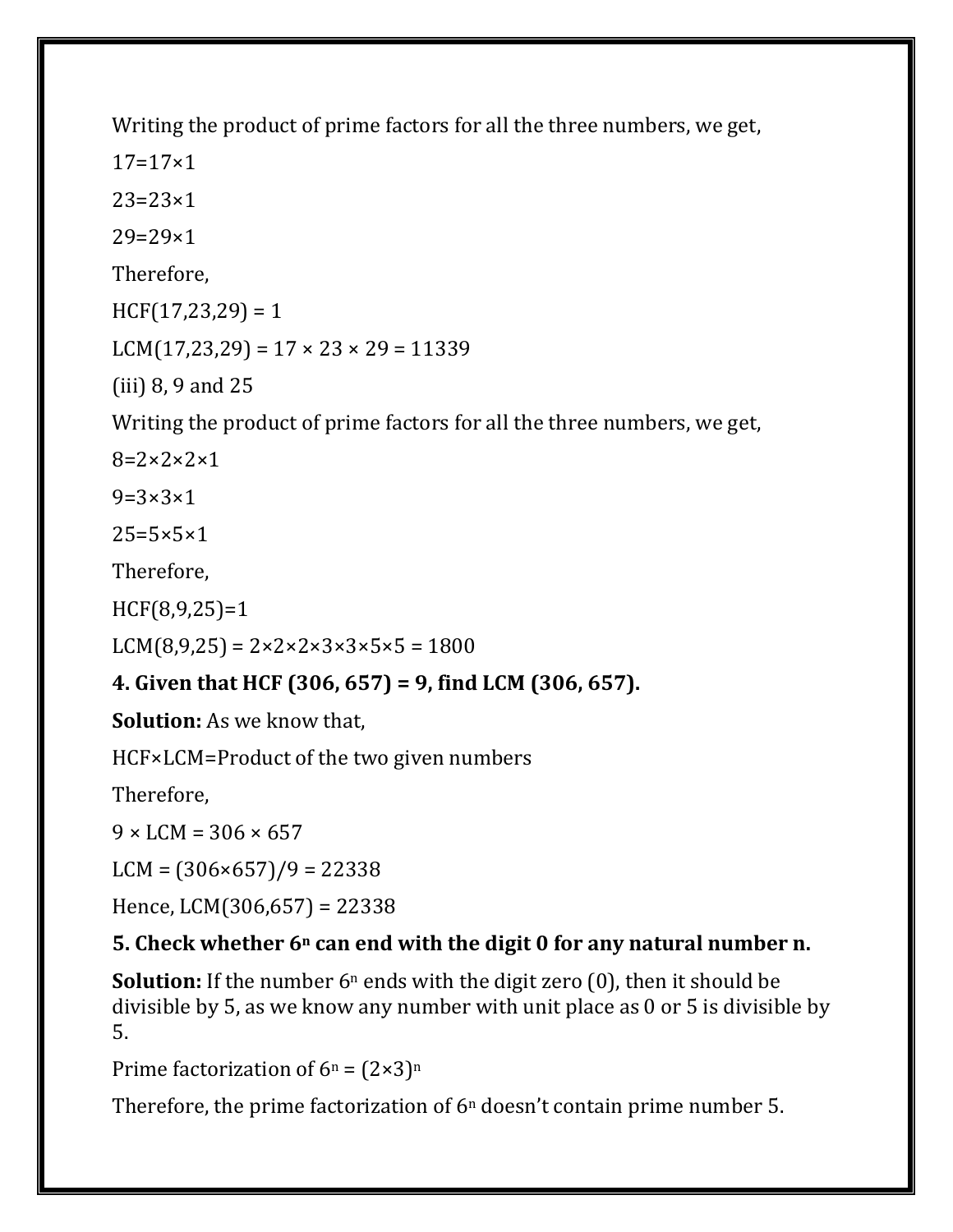Hence, it is clear that for any natural number n,  $6n$  is not divisible by 5 and thus it proves that  $6^n$  cannot end with the digit 0 for any natural number n.

#### **6. Explain why 7 × 11 × 13 + 13 and 7 × 6 × 5 × 4 × 3 × 2 × 1 + 5 are composite numbers.**

**Solution:** By the definition of composite number, we know, if a number is composite, then it means it has factors other than 1 and itself. Therefore, for the given expression;

### **7 × 11 × 13 + 13**

Taking 13 as common factor, we get,

 $=13(7\times11\times1+1) = 13(77+1) = 13\times78 = 13\times3\times2\times13$ 

Hence,  $7 \times 11 \times 13 + 13$  is a composite number.

Now let's take the other number,

### **7 × 6 × 5 × 4 × 3 × 2 × 1 + 5**

Taking 5 as a common factor, we get,

 $=5(7\times6\times4\times3\times2\times1+1)=5(1008+1)=5\times1009$ 

Hence,  $7 \times 6 \times 5 \times 4 \times 3 \times 2 \times 1 + 5$  is a composite number.

**7. There is a circular path around a sports field. Sonia takes 18 minutes to drive one round of the field, while Ravi takes 12 minutes for the same. Suppose they both start at the same point and at the same time, and go in the same direction. After how many minutes will they meet again at the starting point?**

**Solution:** Since, Both Sonia and Ravi move in the same direction and at the same time, the method to find the time when they will be meeting again at the starting point is LCM of 18 and 12.

Therefore, LCM(18,12) =  $2 \times 3 \times 3 \times 2 \times 1 = 36$ 

Hence, Sonia and Ravi will meet again at the starting point after 36 minutes.

Exercise 1.3 Page: 14

```
1. Prove that √5 is irrational.
```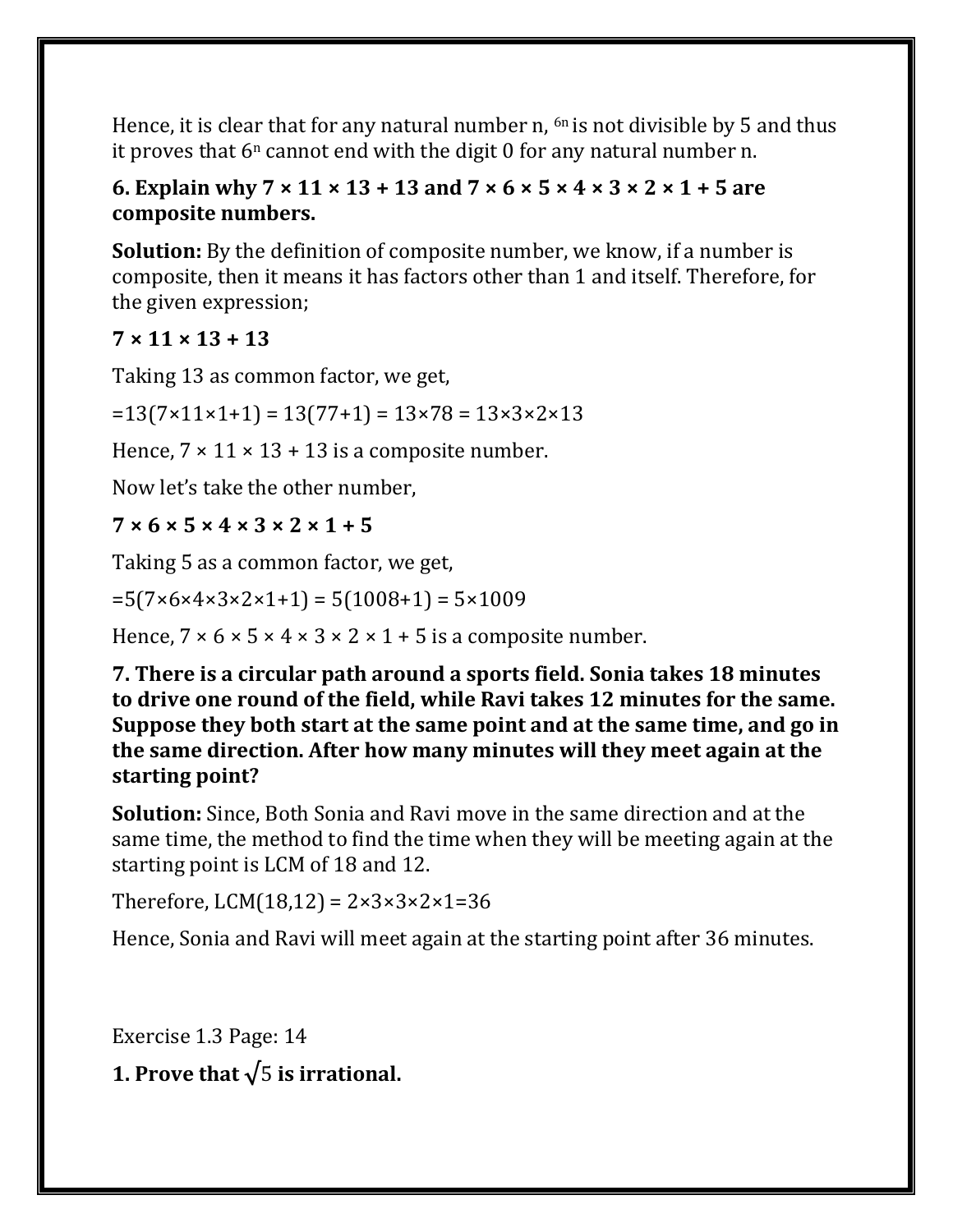**Solutions:** Let us assume, that **√**5 is rational number.

i.e.  $\sqrt{5}$  = x/y (where, x and y are co-primes)

$$
y\sqrt{5} = x
$$

Squaring both the sides, we get,

(y**√**5)<sup>2</sup> = x<sup>2</sup> ⇒5y<sup>2</sup> = x2……………………………….. (1)

Thus,  $x^2$  is divisible by 5, so x is also divisible by 5.

Let us say,  $x = 5k$ , for some value of  $k$  and substituting the value of  $x$  in equation (1), we get,

 $5y^2 = (5k)^2$ 

 $\Rightarrow y^2 = 5k^2$ 

is divisible by 5 it means y is divisible by 5.

Therefore, x and y are co-primes. Since, our assumption about is rational is incorrect.

Hence, **√**5 is irrational number.

# 2. Prove that  $3 + 2\sqrt{5} +$  is irrational.

**Solutions:** Let us assume  $3 + 2\sqrt{5}$  is rational.

Then we can find co-prime x and y (y  $\neq$  0) such that 3 + 2 $\sqrt{5}$  = x/y

Rearranging, we get,

$$
2\sqrt{5} = \frac{x}{y} - 3
$$

$$
\sqrt{5} = \frac{1}{2}(\frac{x}{y} - 3)
$$

Since, x and y are integers, thus,

 $\frac{1}{2}(\frac{x}{y}-3)$  is a rational number.

Therefore,  $\sqrt{5}$  is also a rational number. But this contradicts the fact that  $\sqrt{5}$  is irrational.

So, we conclude that  $3 + 2\sqrt{5}$  is irrational.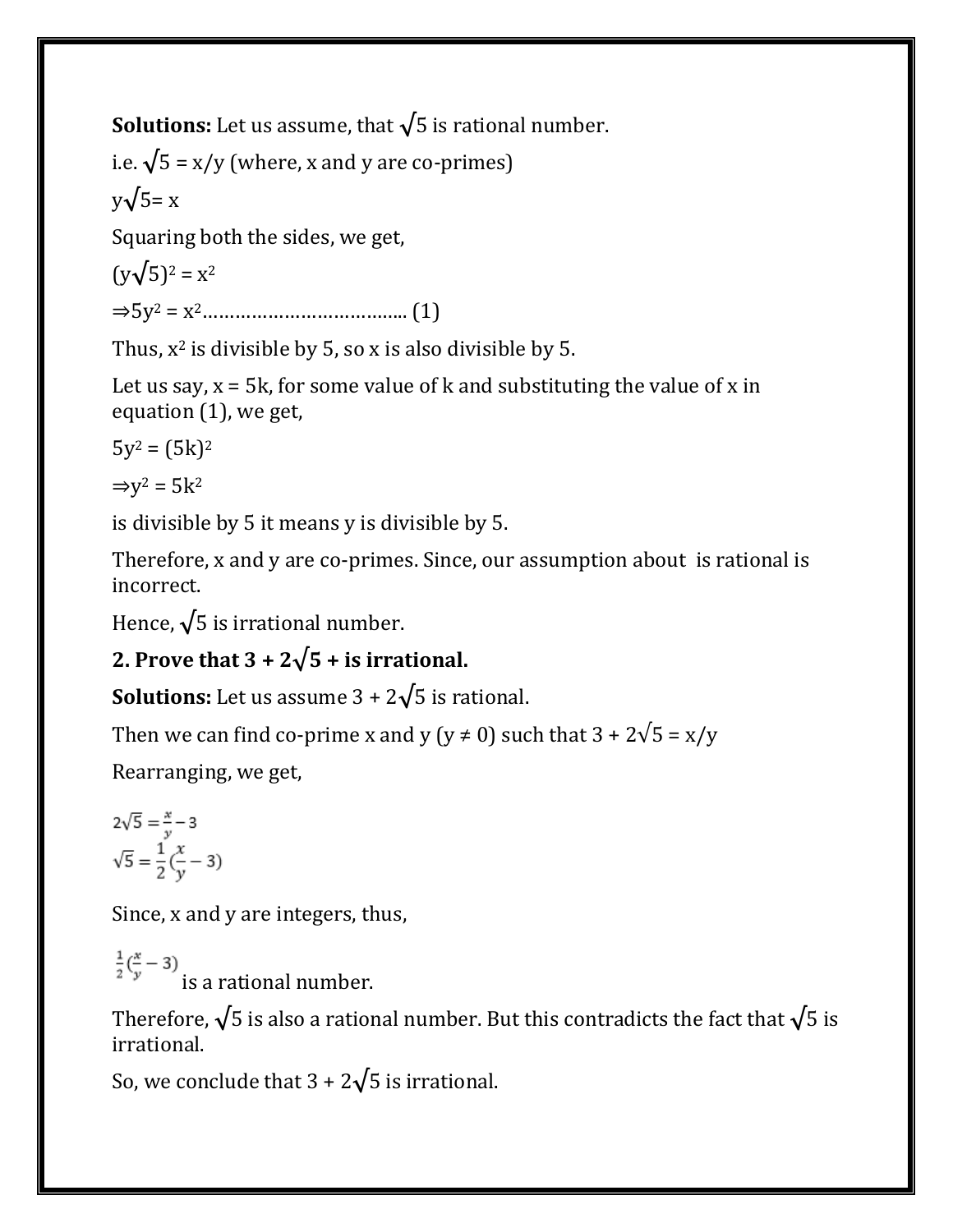**3. Prove that the following are irrationals:**

**(i) 1/√2**

**(ii) 7√5**

**(iii)**  $6 + \sqrt{2}$ 

## **Solutions:**

**(i) 1/**√**2**

Let us assume  $1/\sqrt{2}$  is rational.

Then we can find co-prime x and y (y  $\neq$  0) such that  $1/\sqrt{2} = x/y$ 

Rearranging, we get,

 $\sqrt{2} = y/x$ 

Since, x and y are integers, thus,  $\sqrt{2}$  is a rational number, which contradicts the fact that  $\sqrt{2}$  is irrational.

Hence, we can conclude that  $1/\sqrt{2}$  is irrational.

# **(ii) 7**√**5**

Let us assume 7√5 is a rational number.

Then we can find co-prime a and b ( $b \ne 0$ ) such that  $7\sqrt{5} = x/y$ 

Rearranging, we get,

 $\sqrt{5}$  = x/7y

Since, x and y are integers, thus,  $\sqrt{5}$  is a rational number, which contradicts the fact that  $\sqrt{5}$  is irrational.

Hence, we can conclude that 7√5 is irrational.

# **(iii) 6 +**√**2**

Let us assume  $6 + \sqrt{2}$  is a rational number.

Then we can find co-primes x and y (y  $\neq$  0) such that 6 + $\sqrt{2}$  = x/y·

Rearranging, we get,

$$
\sqrt{2} = (x/y) - 6
$$

Since, x and y are integers, thus  $(x/y)$  – 6 is a rational number and therefore,  $\sqrt{2}$  is rational. This contradicts the fact that  $\sqrt{2}$  is an irrational number.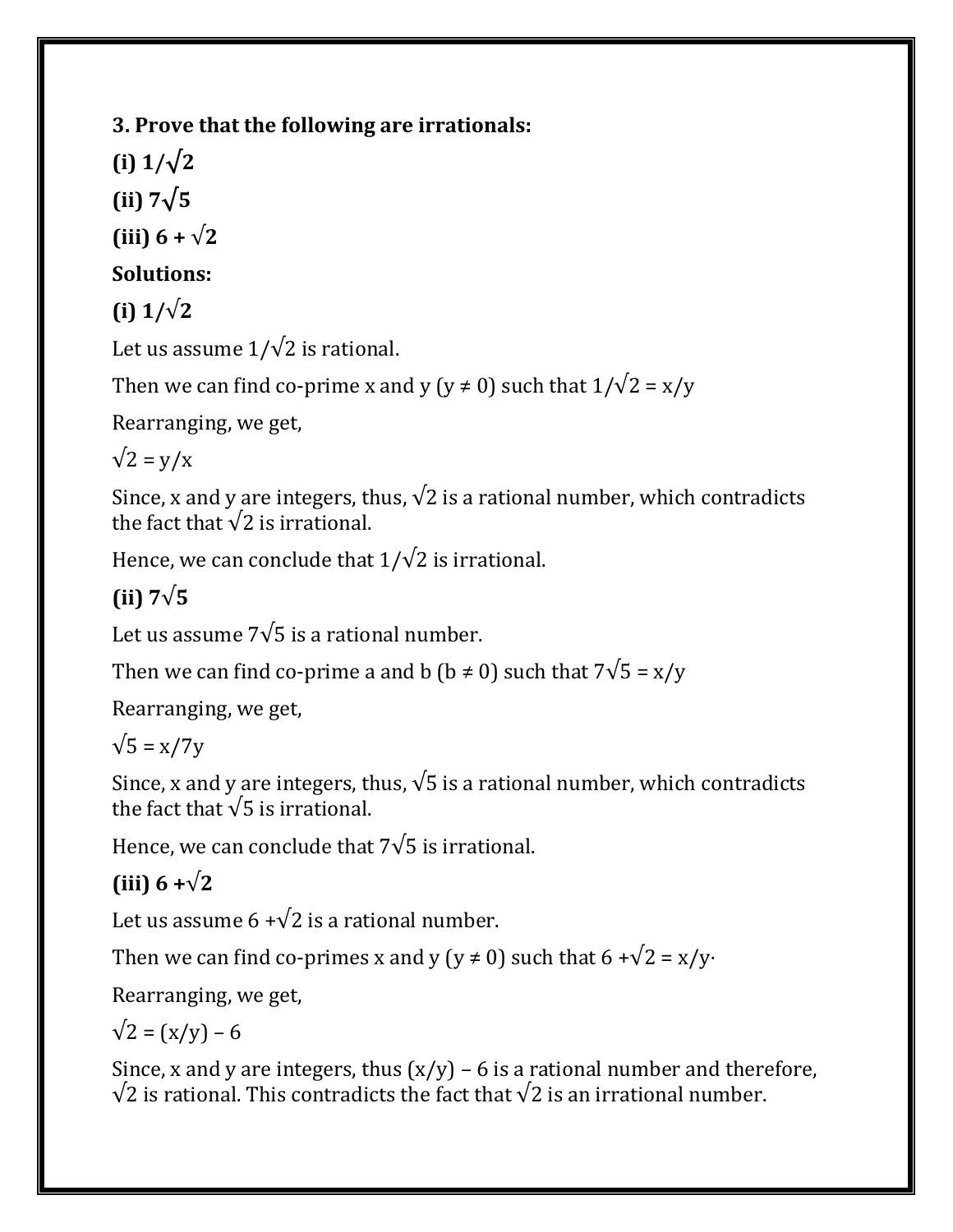Hence, we can conclude that  $6 + \sqrt{2}$  is irrational.

Exercise 1.4 Page: 17

**1. Without actually performing the long division, state whether the following rational numbers will have a terminating decimal expansion or a non-terminating repeating decimal expansion:**

## **(i) 13/3125 (ii) 17/8 (iii) 64/455 (iv) 15/1600 (v) 29/343 (vi) 23/(2352) (vii) 129/(225775) (viii) 6/15 (ix) 35/50 (x) 77/210**

## **Solutions:**

**Note:** If the denominator has only factors of 2 and 5 or in the form of  $2<sup>m</sup>$  × 5<sup>n</sup> then it has terminating decimal expansion.

If the denominator has factors other than 2 and 5 then it has a nonterminating decimal expansion.

# **(i) 13/3125**

Factorizing the denominator, we get,

 $3125 = 5 \times 5 \times 5 = 5^5$ 

Since, the denominator has only 5 as its factor, 13/3125 has a terminating decimal expansion.

# **(ii) 17/8**

Factorizing the denominator, we get,

### $8 = 2 \times 2 \times 2 = 2^3$

Since, the denominator has only 2 as its factor, 17/8 has a terminating decimal expansion.

## **(iii) 64/455**

Factorizing the denominator, we get,

 $455 = 5 \times 7 \times 13$ 

Since, the denominator is not in the form of  $2^m \times 5^n$ , thus 64/455 has a nonterminating decimal expansion.

# **(iv) 15/ 1600**

Factorizing the denominator, we get,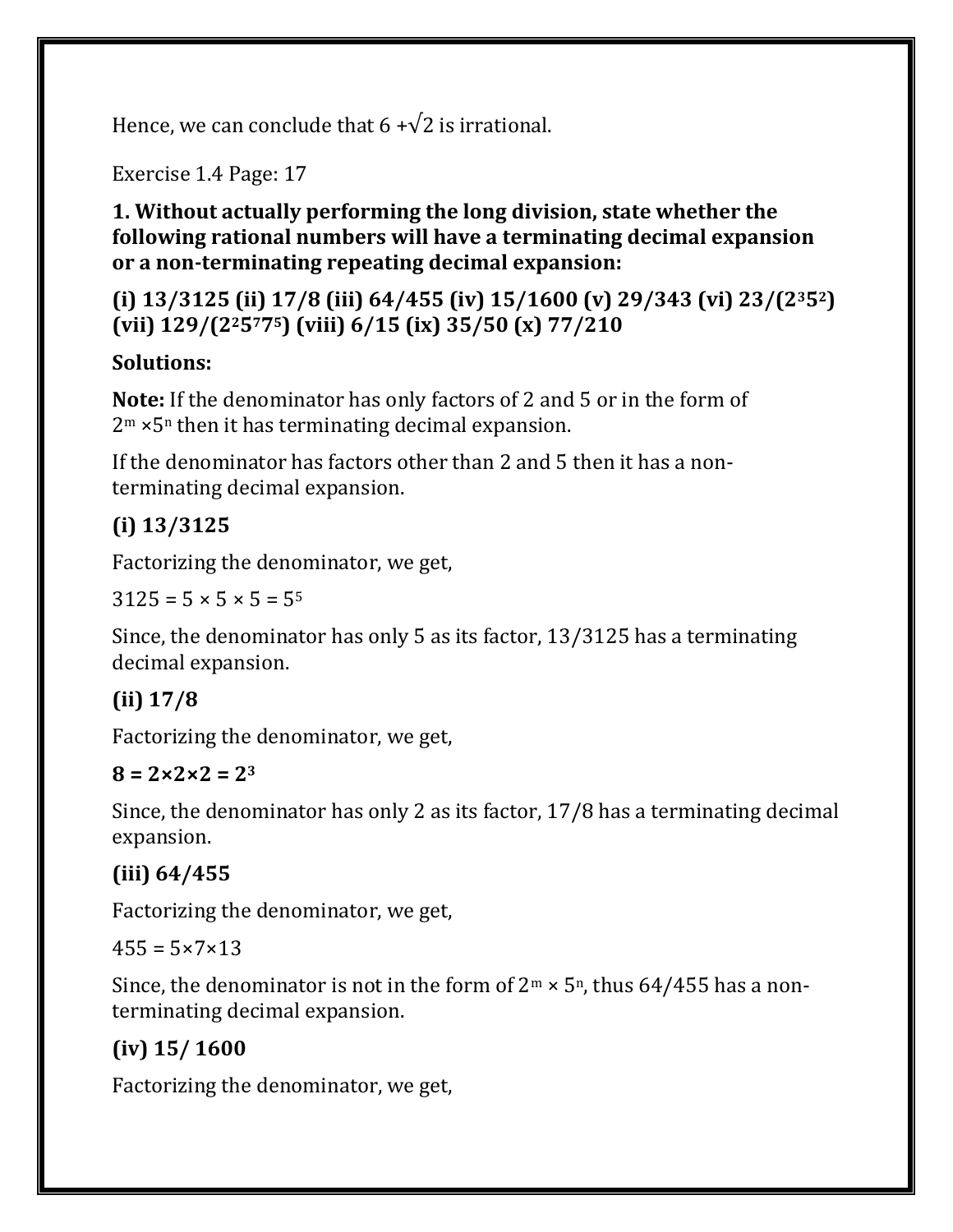$1600 = 2652$ 

Since, the denominator is in the form of  $2<sup>m</sup> \times 5<sup>n</sup>$ , thus 15/1600 has a terminating decimal expansion.

# **(v) 29/343**

Factorizing the denominator, we get,

 $343 = 7 \times 7 \times 7 = 73$  Since, the denominator is not in the form of  $2^m \times 5^n$  thus 29/343 has a non-terminating decimal expansion.

# **(vi)23/(2352)**

Clearly, the denominator is in the form of  $2^m \times 5^n$ .

Hence, 23/ (2352) has a terminating decimal expansion.

# **(vii) 129/(225775)**

As you can see, the denominator is not in the form of  $2^m \times 5^n$ .

Hence, 129/ (2<sup>2</sup>5<sup>775</sup>) has a non-terminating decimal expansion.

# **(viii) 6/15**

 $6/15 = 2/5$ 

Since, the denominator has only 5 as its factor, thus, 6/15 has a terminating decimal expansion.

# **(ix) 35/50**

 $35/50 = 7/10$ 

Factorising the denominator, we get,

 $10 = 25$ 

Since, the denominator is in the form of  $2^m \times 5^n$  thus, 35/50 has a terminating decimal expansion.

# **(x) 77/210**

 $77/210 = (7 \times 11) / (30 \times 7) = 11/30$ 

Factorising the denominator, we get,

 $30 = 2 \times 3 \times 5$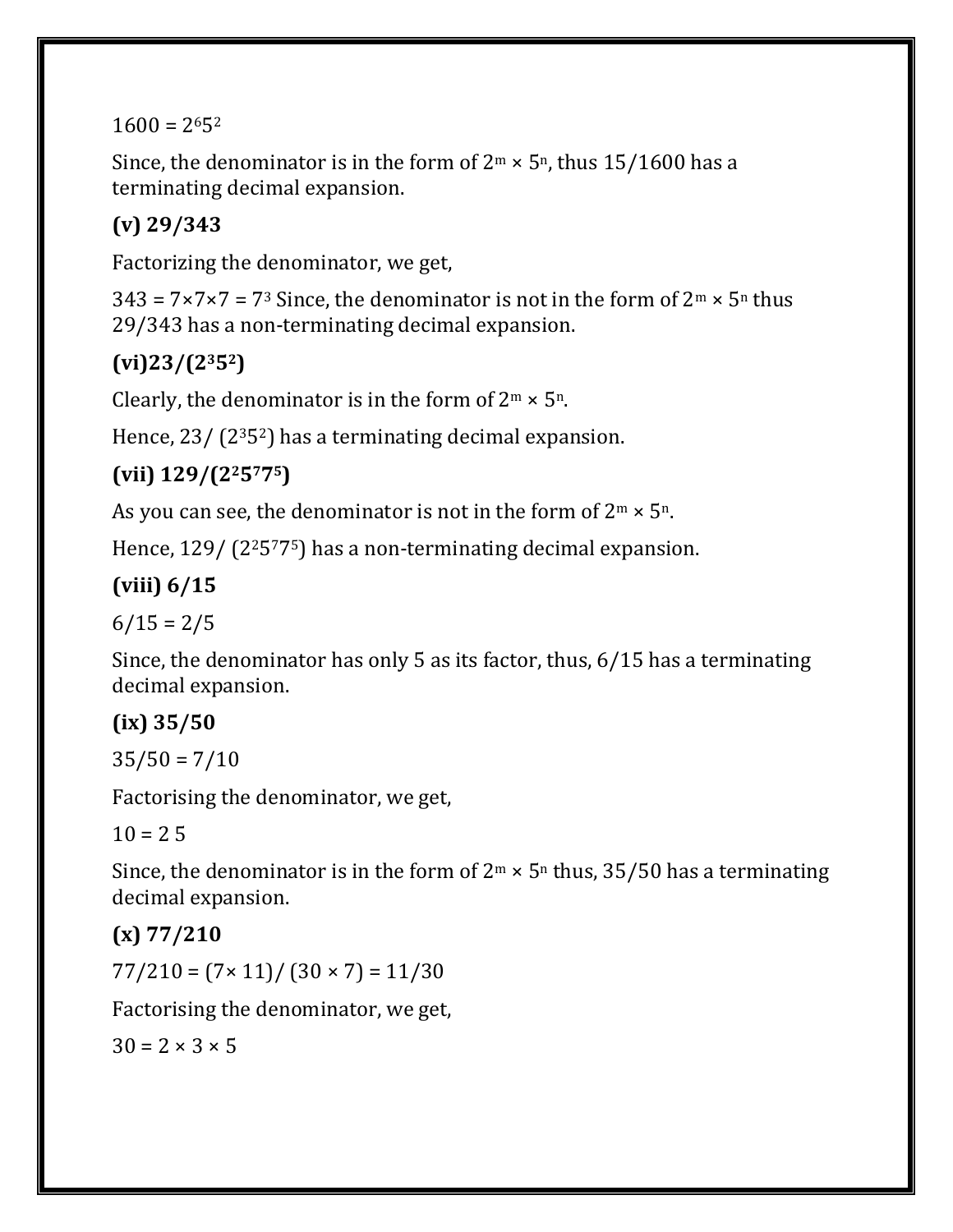As you can see, the denominator is not in the form of  $2^m \times 5^n$ . Hence,  $77/210$ has a non-terminating decimal expansion.

#### **2. Write down the decimal expansions of those rational numbers in Question 1 above which have terminating decimal expansions.**

## **Solutions:**

### **(i) 13/3125**

3125)13.00000(0.00416  $\mathbf 0$ 

130 0 ----------------13000  $-12500$ ---------------5000  $-3125$ --------------18750 18750 --------------00000 --------------

 $13/3125 = 0.00416$ 



8) 17 (2.125  $-16$ --------10 -8 --------20  $-16$ --------40  $-40$ --------00  $17/8 = 2.125$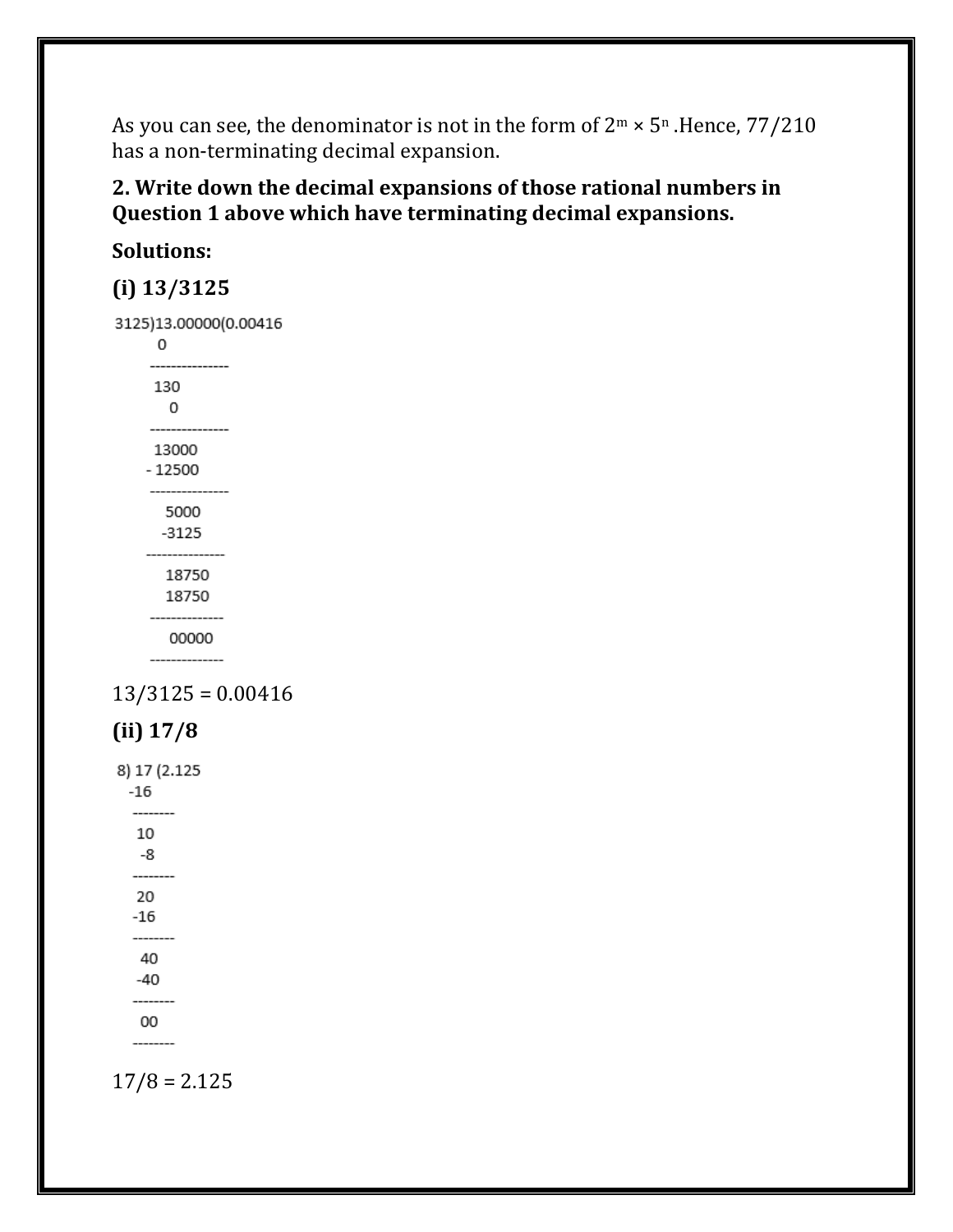# **(iii) 64/455** has a Non terminating decimal expansion **(iv)15/ 1600**

1600) 15.000000 (0.009375  $\mathsf{Q}$ ---------------150 0 ------------------1500 0 ------------------15000  $-14400$ --------------------6000  $-4800$ --------------------12000  $-11200$ -------------------8000  $-8000$ 0000 --------------------

 $15/1600 = 0.009375$ 

**(v) 29/ 343** has a Non terminating decimal expansion

**(vi)23/ (2352)** = 23/(8×25)= 23/200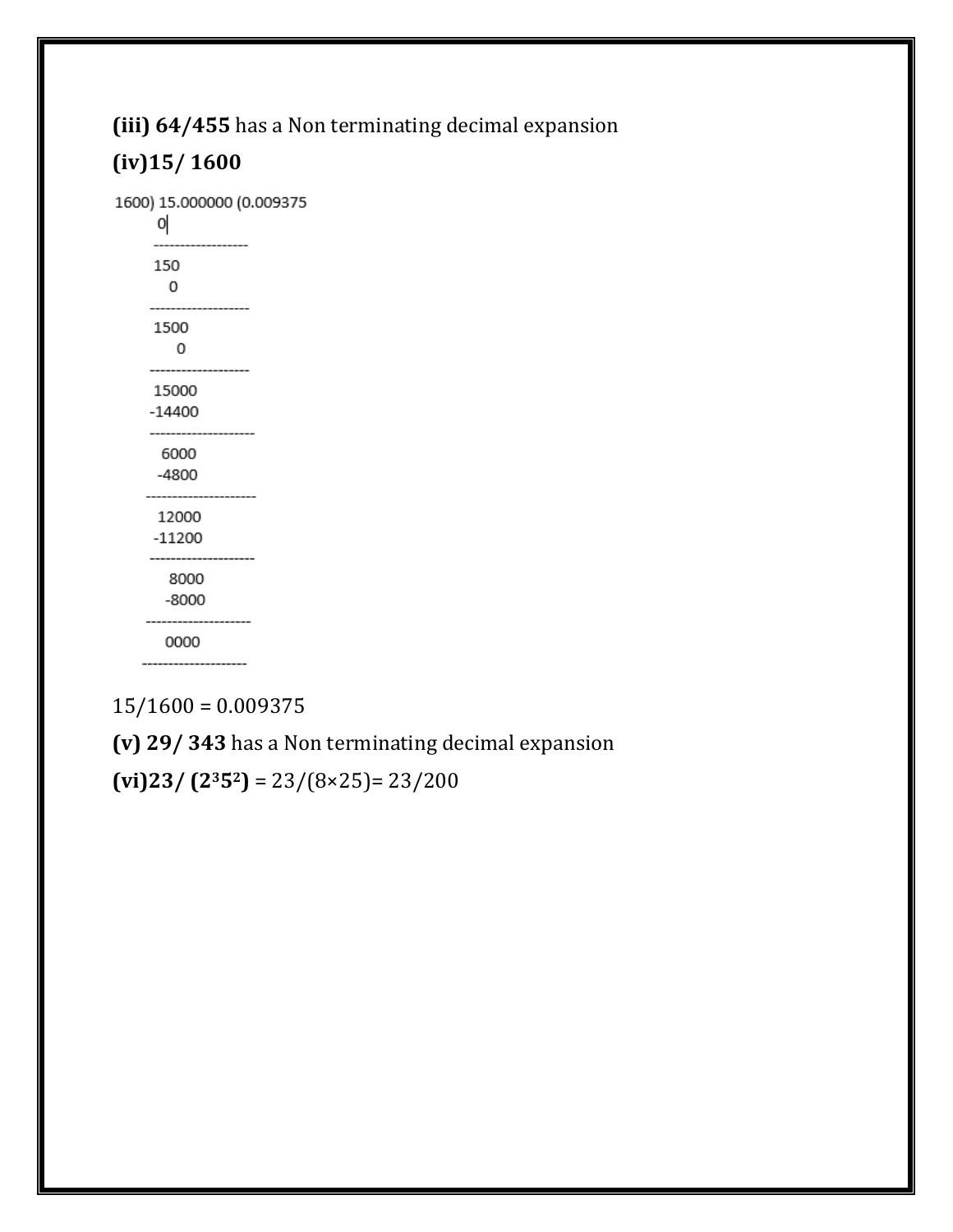| 200) 23.000(0.115<br>0 |  |
|------------------------|--|
| 23<br>-0               |  |
| 230<br>-200            |  |
| 300<br>-200            |  |
| 1000<br>$-1000$        |  |
| 0000                   |  |

 $23/ (2<sup>3</sup>5<sup>2</sup>) = 0.115$ 

**(vii) 129/ (225775)** has a Non terminating decimal expansion

**(viii) 6/15** = 2/5

5) 2.0 (0.4

0 --------20  $-20$ --------00 --------

 $(ix)$  35/50 = 7/10

10) 7 (0.7 0  $\overline{\phantom{a}}$ 70  $-70$ -----00

 $35/50 = 0.7$ 

**(x) 77/210** has a non-terminating decimal expansion.